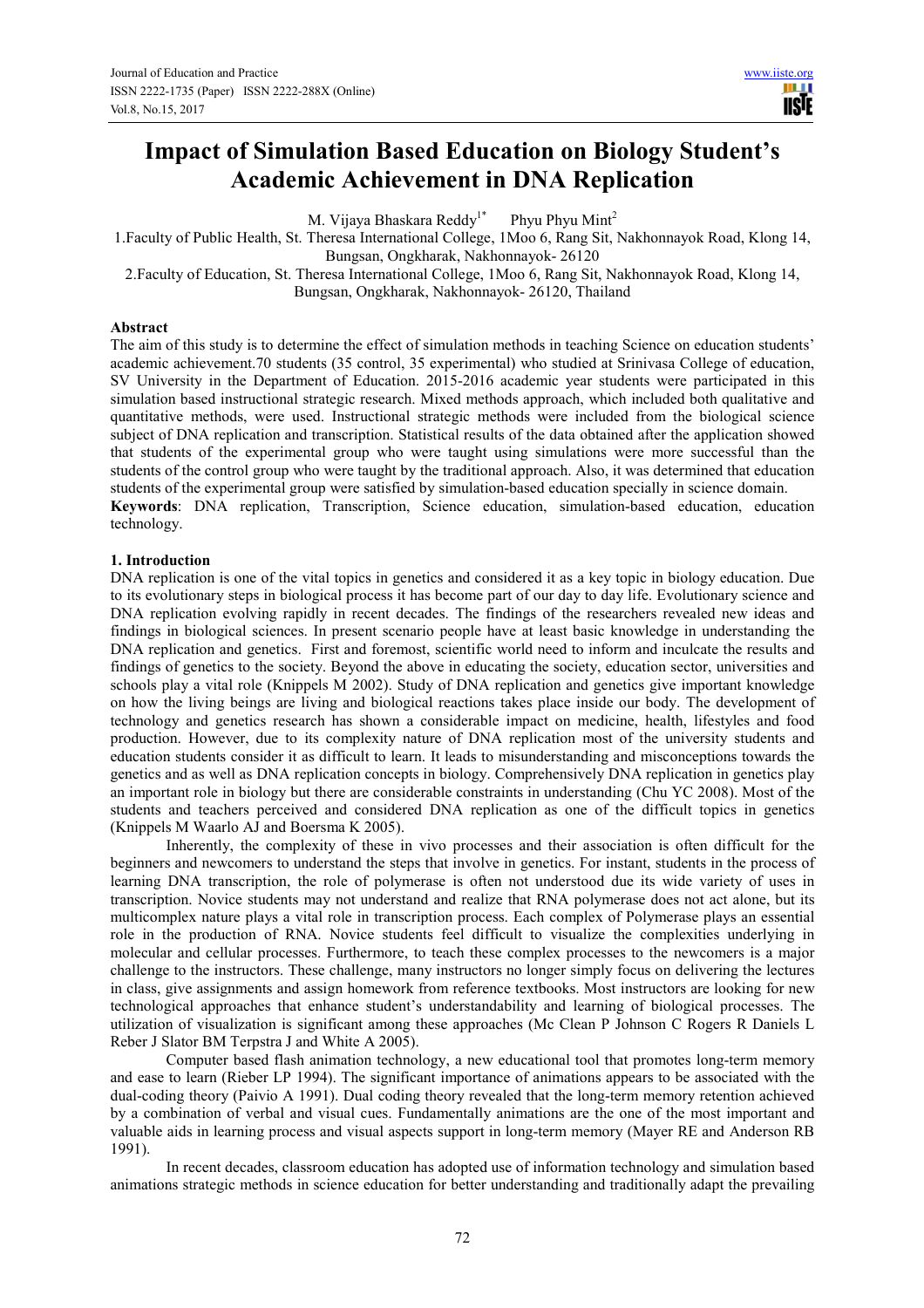levels of science and technology rote learning in education and facts (Sasikala P and Siriwan Tanyong 2016). This is a legacy of behaviouristic ways to teach science and instructional techno models that adapted to focus on the direction that attention on the science segments and building blocks of science discipline rather than engaging students in the actual practices with the envision of the building blocks must be mastered before proceeding to overarching processes. These standard implications of learning, educating, and evaluation, regardless, don't acclimate to the national measures for science preparing and the broader 21st century aptitudes saw as fundamental for all subjects including sciences, the NRC report, Taking Science to School (Knippels M (2002, Sasikala P and Siriwan Tanyong 2016) coordinates current perspectives on goals for science learning.

It is therefore pertinent to provide tools that can make teaching and learning difficult biology concepts such as genetics easier and concrete. One such tool may be Computer Simulation Instruction strategy, the basis of this research in which computer simulation was used in teaching some undergraduate students DNA replication and transcription concepts. In light of the available literature, there are diverse studies have been attempted on simulation models to understand the concepts of biology.

However, there is a lacuna of literature on the effect of simulations on academic success of education students. In future where they are going to be used as a tool for supporting theoretical lectures. Therefore, the purpose of the present study is to evaluate the academic success rate in education students by simulation methods. In order to fulfil the purpose of the study, the authors have sought answers to the following questions:

Difference between achievement scores of education students of biology, taught DNA replication concepts by using simulation instructional strategy and when compared with control groups taught the same concepts using lecture method.

Difference in the retention of biology education students taught DNA replication concepts using computer based simulation instructional strategy and when compared with the control groups (taught using conventional lecture method). difference in the mean scores of male and female students in experimental and control groups in their academic success in DNA replication.

#### **2. Methodology**

In this study, an experimental paradigm which consists pre-test and post-test of the control group. A mixed paradigm which consists the qualitative data were used to achieve the objective of the study. A deep analysis is required in order to make sure to show all aspects of the present study done in scientific research. To achieve such objectives, it is very important for the findings of research study that based on the paradigm of mixed research where both qualitative and quantitative research patterns are to be reliable (Sasikala P and Siriwan Tanyong 2016) adapted and modified (Sasikala P and Siriwan Tanyong 2016).

Graduate students supported by simulations constituted the experimental group and those who are not supported by simulations constituted the experimental control group. Students of the control group lessons were taught and given by the researcher with traditional methods in teaching namely black board, where as in case of the experimental group students were received the simulation based teaching. A "Success Test" was conducted for both groups before and after experimentation based on Biology. Also, an interview was conducted based on semi structured questions at the end of the experimentation.

Study Group 70 students (35 control, and 35 experimental groups) who studied bachelor of education (B. Ed, and D. Ed) course in the Department of Education, students of the first semester of the academic year 2015-2016 were selected for the study. The age of the students, who participated in the present research ranged from 20-23.

DNA Replication Biology Success Test (DRBST) (Pre-Test/Post-Test) was used as tool to collect the data. Researcher prepared a multiple-choice success test on DNA replication process and its importance in genetics in day to day life. To analyse the reliability and validity of the data, a test was conducted to 45 students apart from the students who participated in the study and taught the Biology by traditional methods to students. The percentage of correct answers in the test and the percentage of the item known were calculated. The research data collected by DRBST pre-test from experimental and control groups before and after the study.

Data Analysis Qualitative and quantitative research methods were used together in this study. SPSS 22.0 was used to analyse the quantitative data. Independent t-test was used to analyse the quantitative data obtained from the success test.

#### **3. Results and Discussion**

Table 1. Pre-test scores of the control and experimental and control group graduate students of education on DNA replication.

| froup        | N                     | $Mean \pm SD$             | error difference<br>Std. |             | value  |
|--------------|-----------------------|---------------------------|--------------------------|-------------|--------|
| .)ontrol     | $\sim$ $\sim$<br>ر. ر | $39.22 \pm 2.39$          | 0.729                    | $P = 0.941$ | 0.0762 |
| Experimental | ر. ر                  | $39.27 \pm 1$<br>$1.50-1$ |                          |             |        |

Pre-test results revealed that the mean of the pre-test score card points of the experimental graduate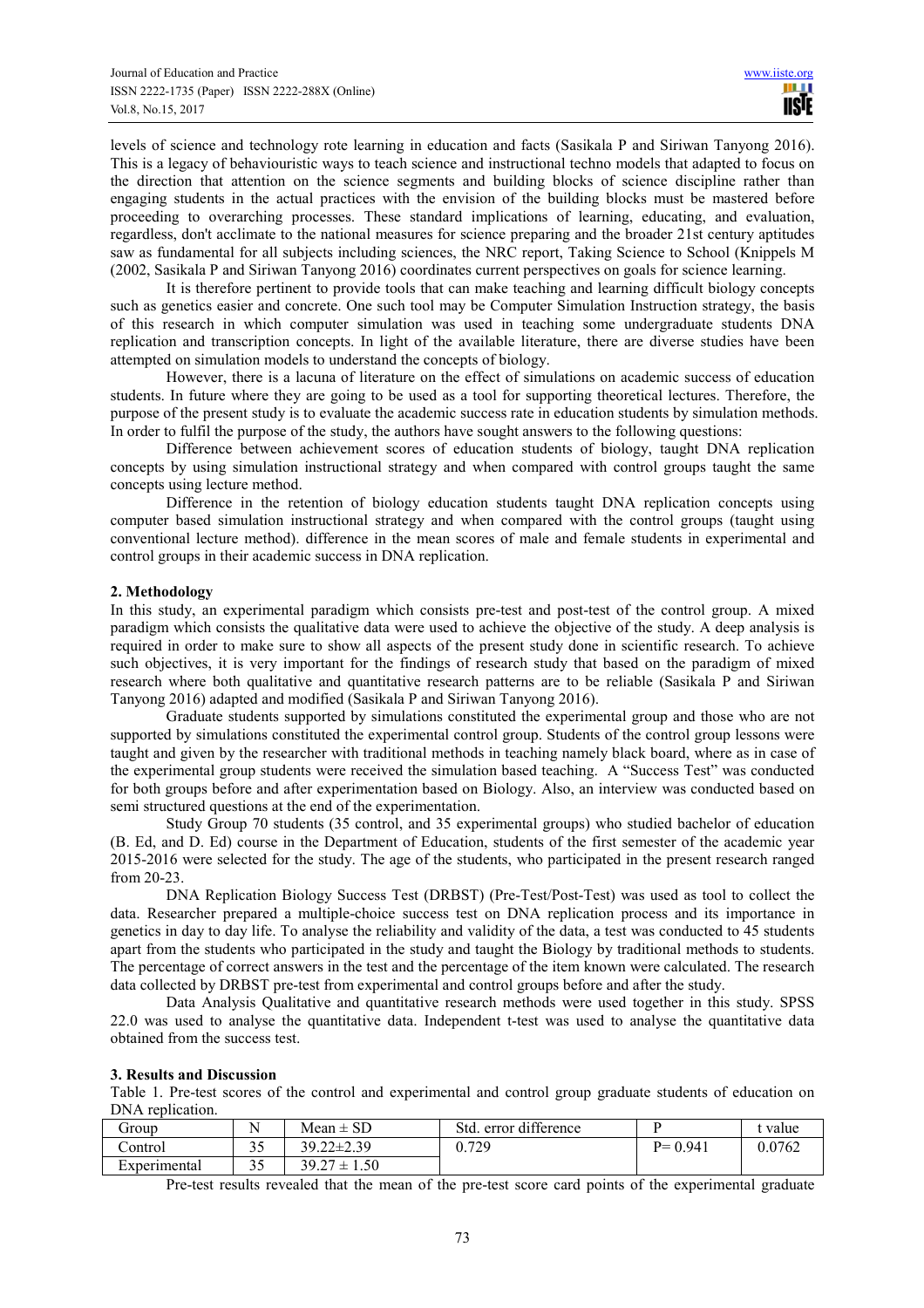students was 39.27 when compared to their respective control group 39.22. The study results were not significantly varied between the means of control and experimental group students of education. Results of the present study evidenced that the both group students have the same levels of cognitive skills on DNA replication at the time of pre-test.

Table 2. Post-test scores of achievements of education students of biology, taught DNA replication concepts by using simulation instructional strategy and control groups taught the same concepts using lecture method.

| droup        | . .                       | ັ<br>$Mean \pm SD$        | error difference<br>Std.          |       | t value |
|--------------|---------------------------|---------------------------|-----------------------------------|-------|---------|
| .)ontrol     | $\sim$ $\sim$<br><u>-</u> | $' \pm 3.28$<br>cп<br>.67 | 0 <sup>2</sup><br>1. <i>. J J</i> | 0.001 | .844    |
| Experimental | $\sim$ $\sim$<br>ب ب      | $80.56 \pm 5.39$          |                                   |       |         |

The post-test results demonstrate that the average marks of the experimental graduate students of the education is 80.56 when compared to their respective control group 57.65. The results of the present study show that statistically significant variations between the means of control and experimental group students of education ( $p < 0.001$ ). The results evidenced that the experimental students have improved significantly in their cognitive skills than that of the control group students. Hence, that animated based simulation-supported strategic teaching methods in genetics and DNA replication is much more effective than the traditional teaching methods science education domain.

Table 2. post test results on retention ability of biology education students taught DNA replication concepts using computer based simulation instructional strategy and when compared with the control groups (taught using conventional lecture method).

| droup        | N<br>. .             | $Mean \pm SD$                                                       | error difference<br>Std. |           | value          |
|--------------|----------------------|---------------------------------------------------------------------|--------------------------|-----------|----------------|
| Control      | $\sim$ $\sim$<br>ں ر | $\blacksquare$<br>$^{\sim}$ 1<br>$\overline{\phantom{0}}$<br>ᅩ<br>. | 0.444                    | p < 0.001 | 22.75<br>23.15 |
| Experimental | ۔ ر                  | 1.87<br>1.67<br>$\pm$                                               |                          |           |                |

Table 2 demonstrates that the experimental groups students are significantly improved in their rotelearning and retention cognitive skills when compared with their respective control groups. Hence, the study results provided concrete evidence on simulation-supported strategic teaching methods in genetics and DNA replication.

Table 3 post-test results on academic achievement of male and female biology education students in DNA replication.

| droup              | . .                         | Mean $\pm$ SD   | error difference<br>Std. |       | value |
|--------------------|-----------------------------|-----------------|--------------------------|-------|-------|
| Male               | 39<br><u>.</u>              | $3.36 \pm 0.39$ | 152<br>0.134             | 0.001 | 10.05 |
| <b>D</b><br>Female | $\sim$<br>ັ<br>$\mathbf{r}$ | $3.89 \pm 0.33$ |                          |       |       |

From the post test results on academic achievement of the students (table 3) revealed that academic achievements of female students are significantly increased in DNA replication. Table 4. DNA replication pre-test scores of different sections.

| I abie 4. DIVA Teblication bie-test scoles of unicient secuons. |                 |                  |                       |             |         |  |  |  |
|-----------------------------------------------------------------|-----------------|------------------|-----------------------|-------------|---------|--|--|--|
| Factor                                                          | Control         | Experimental     | Std. error difference |             | t value |  |  |  |
| Fill in the blanks $(10)$                                       | $3.76 \pm 0.28$ | $3.83 \pm 0.48$  | 0.383                 | $P = 0.577$ | .86     |  |  |  |
| Matching $(10)$                                                 | $3.88 \pm 0.87$ | $3.85 \pm 0.187$ | 0.33                  | $P = 0.366$ | .00.    |  |  |  |
| Short answer $(10)$                                             | $4.40 \pm 0.51$ | $4.41 \pm 0.47$  | 0.06                  | $p = 1.00$  | 0.00    |  |  |  |

The findings of the present study pre-test results of different sections namely fill in the blanks, matching, and short answers shows that the mean of the pre-test score card points of the experimental graduate students of the education are 3.76, 3.88, and 4.40 when compared to their respective control group as 3.83, 3.85 and 4.41respectively. The results of the present study show that there are no significant variations between the means of control and experimental group students of education in different sections namely fill in the blanks, matching, and short answers in genetics and DNA replication. That means the both control and experimental group students has the same cognitive levels of at the time of pre-test.

Table 4. Post-test scores of the control and experimental graduate students of education in different sections.

| Factor                  | Control         | Experimental    | Std. error difference |           | t value |
|-------------------------|-----------------|-----------------|-----------------------|-----------|---------|
| Fill in the blanks (10) | $5.5 \pm 0.59$  | $7.53 \pm 0.58$ | 0.29                  | P < 0.001 | 6.35    |
| Matching $(10)$         | $4.91 \pm 0.58$ | $8.00 \pm 0.77$ | 0.37                  | p < 0.001 | 8.23    |
| Short answer $(10)$     | $5.75 \pm 0.59$ | $8.33 \pm 0.70$ | 0.33                  | p < 0.001 | 7.84    |

The post-test results of the present study show that the average marks in different sections namely fill in the blanks, matching, and short answers of the experimental graduate students of the education is 7.53, 8.0, and 8.33 respectively when compared to their respective control groups 5.5, 4.91 and 5.75. The results of the study showed that statistically significant variations between the means of control and experimental group students of education ( $p < 0.01$ ,  $p < 0.001$ , and  $p < 0.001$ ).

## **4. Summary and Conclusion**

The results evidenced that the experimental students have improved significantly in their cognitive skills than